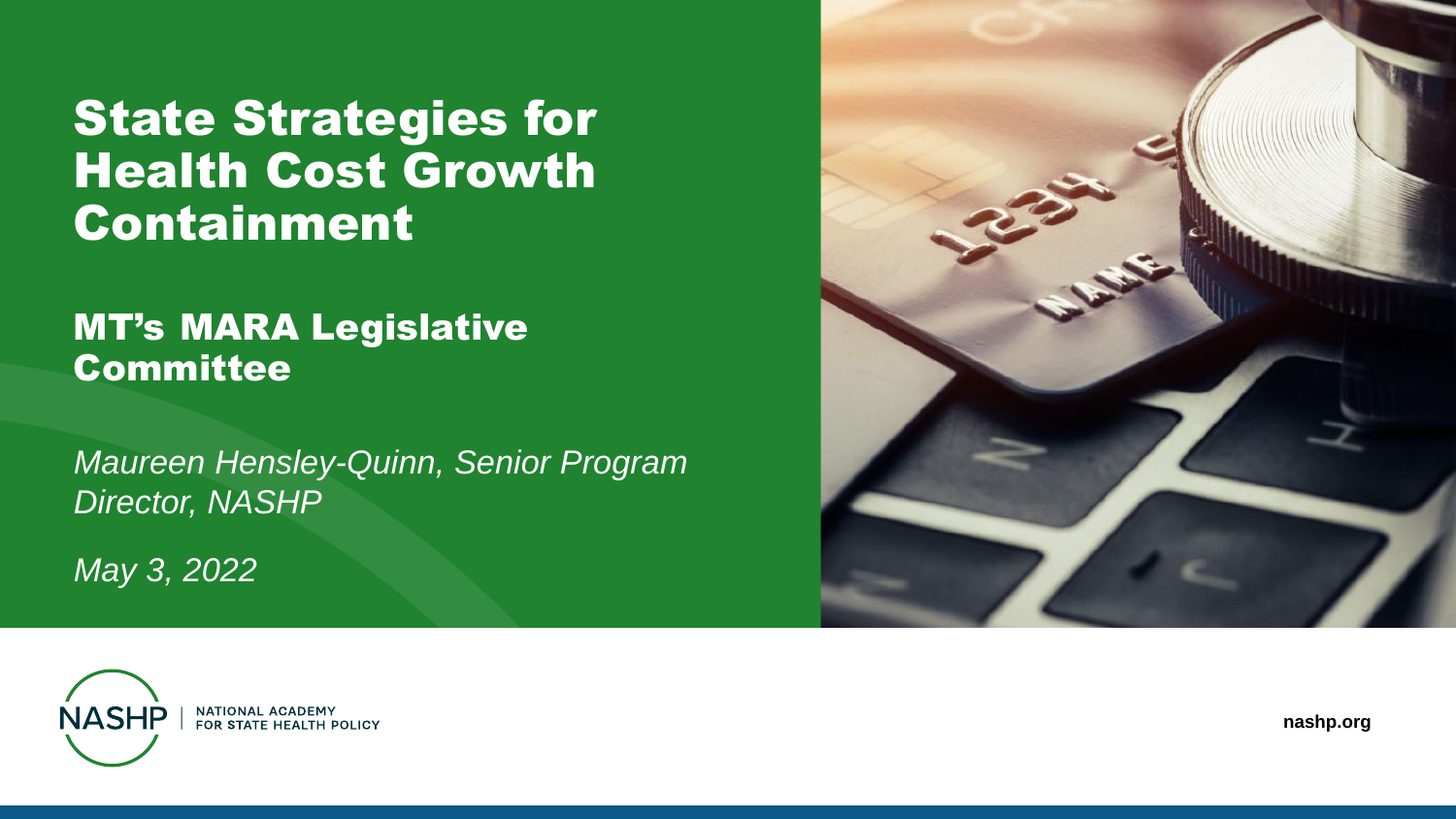#### About NASHP

- A national, nonpartisan organization committed to developing and advancing state health policy innovations and solutions to improve the health and well-being of all people.
- NASHP provides a unique forum for the productive exchange of strategies across state government, including the executive and legislative branches.
- To accomplish our mission, we:

nashp.org

- **Advance** innovation in developing new policies and programs
- **Surface** and support implementation and spread of best practices
- **Ensure** availability of info, data, tools
- **Encourage** sustainable cross sector solutions by strengthening partnerships
- **Elevate** the state perspective

2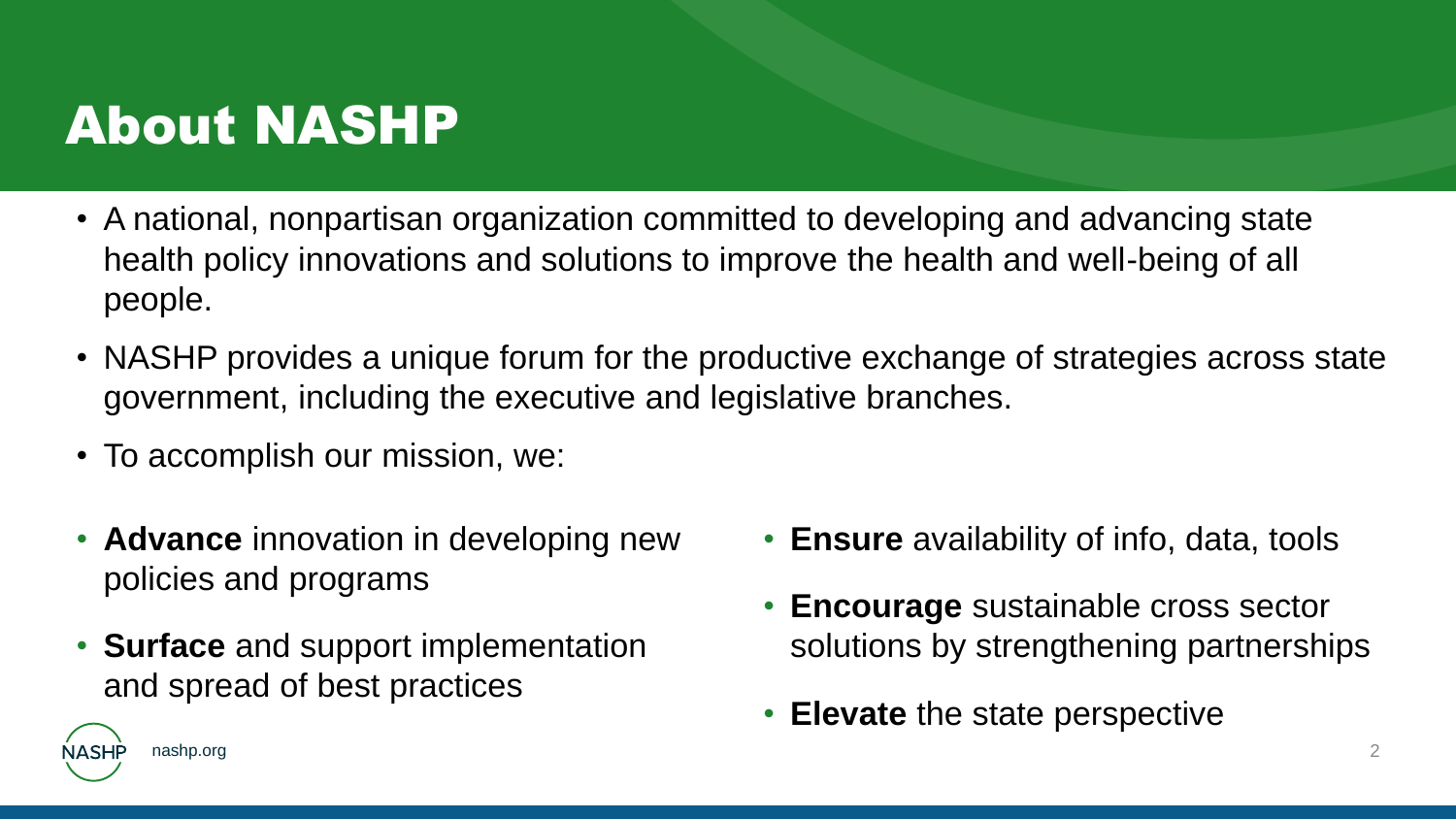#### What Can States Do to Address High Provider Costs?

| <b>Policy Approach</b>                               | <b>Tools</b>                                                                                                                                                                                                       |
|------------------------------------------------------|--------------------------------------------------------------------------------------------------------------------------------------------------------------------------------------------------------------------|
| <b>Gather data</b>                                   | • All payer claims databases<br>Enhanced hospital financial reporting and hospital cost tool<br>• Understanding community spend                                                                                    |
| <b>Active state purchasing</b>                       | • Reference-based pricing state employee health plans                                                                                                                                                              |
| Mitigate consolidation and abuses of<br>market power | • Pre-transaction review and approval of proposed transactions<br>Banning anti-competitive contract terms between providers and physicians<br>$\bullet$                                                            |
| Oversee hospital cost growth                         | • Health care cost growth benchmarks                                                                                                                                                                               |
| <b>Limit hospital rates</b>                          | • Health insurance rate review – affordability standards<br>• Limit outpatient facility fees<br>• Public option<br>Establish maximum payment limits for out-of-network services<br>All-payer model, global budgets |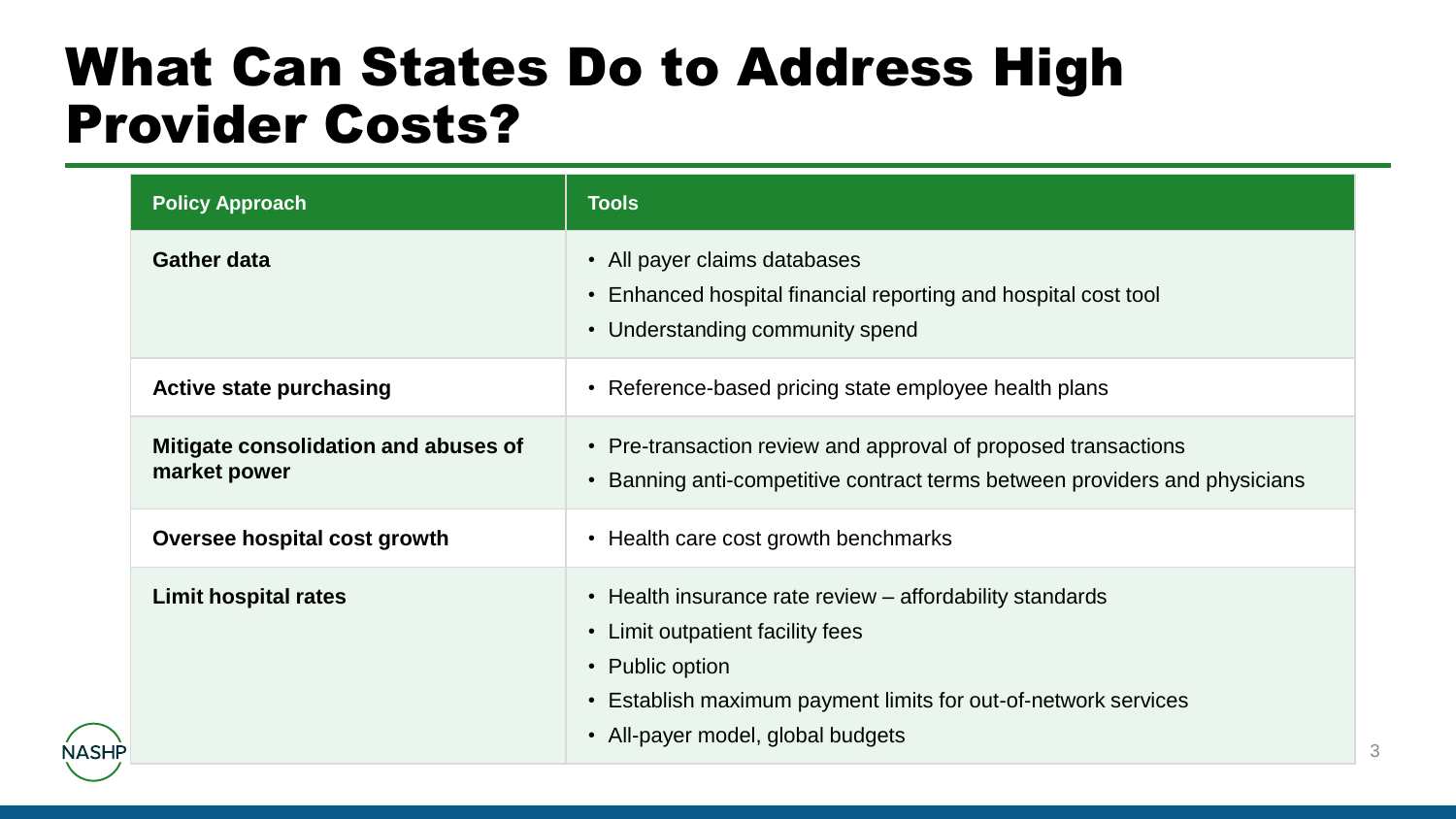### Gather Data

- Use a state all-payer claims database (APCD) to gather data on hospital prices, variation, market trends
- Enhanced hospital financial reporting and analysis
- NASHP Resources:
	- Model Legislation to [Ensure Financial Transparency i](Ensure%20Financial%20Transparency%20in%20Hospitals%20and%20Health%20Care%20Systems)n Hospitals and Health Care Systems
	- Hospital Financial Transparency [Reporting Template](Hospital%20Financial%20Transparency%20Report%20Template)
	- [Hospital Cost Tool](https://www.nashp.org/hospital-cost-tool/) uses data from a hospital's annual Medicare cost report to analyze to what extent its payments cover its reported patient care costs

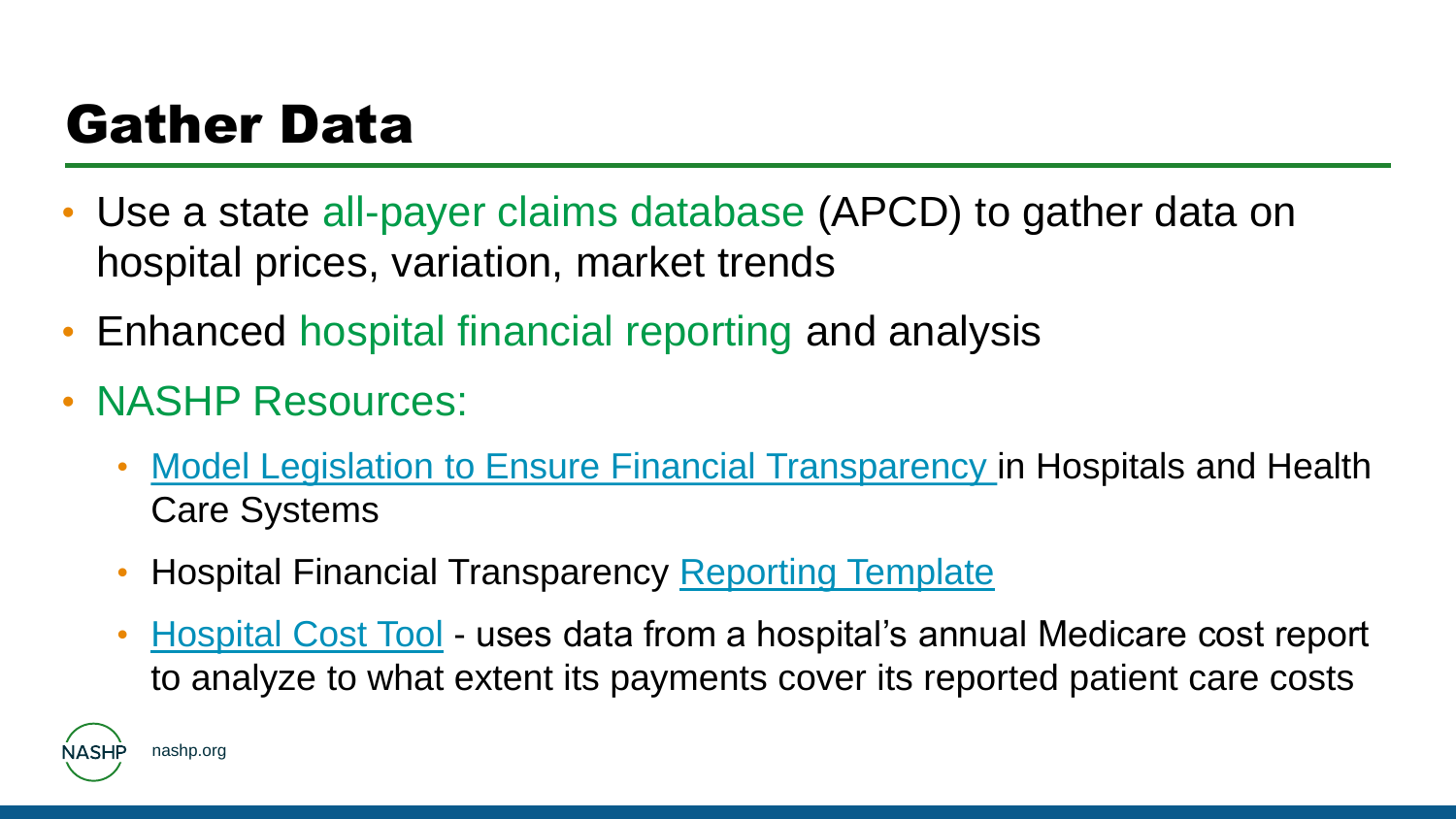### Active State Purchasing

- Use reference-based pricing for public employee health plans.
- Reference-based pricing limits hospital prices to a multiple of what Medicare pays (as opposed to negotiating discounts from hospital charges).
- NASHP Resources:
	- [Independent report f](https://www.nashp.org/new-analysis-finds-montana-has-saved-millions-by-moving-hospital-rate-negotiations-to-reference-based-pricing/)ound that Montana's use of reference-based pricing saved \$47.8 million from 2017-2019 and significantly reduced inpatient and outpatient prices.
	- Reference-based pricing [resources](https://www.nashp.org/policy/health-system-costs/state-strategy-implementation/#toggle-id-4) from implementation in six states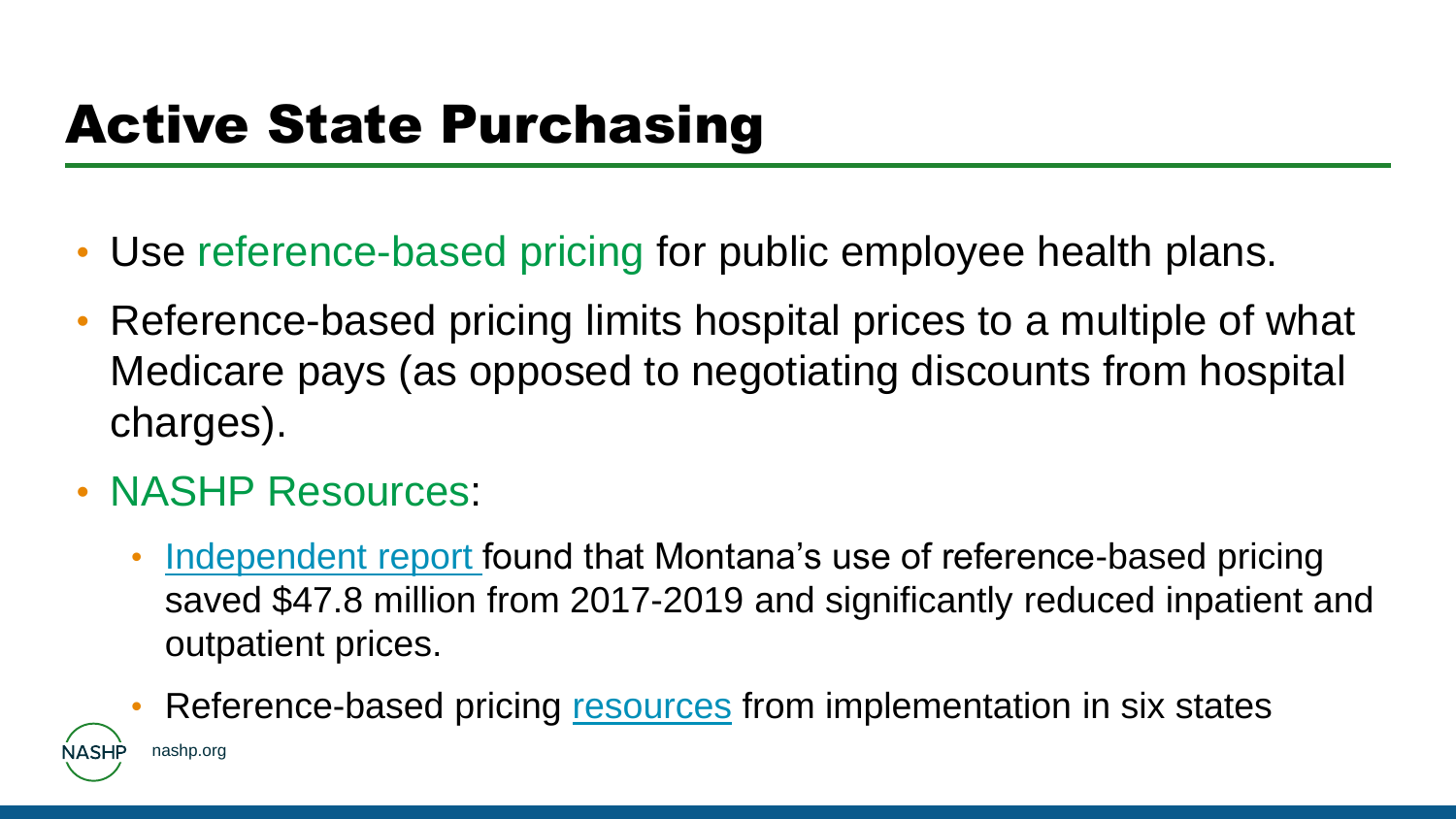## Mitigate Consolidation and Abuses of Market Power

- Require pre-transaction notice, review, and approval
- Bar use of anticompetitive contracting terms in contracts between health systems and plans (all-or-nothing contracts, anti-tiering or anti-steering, most-favored nations, or gag clauses)
- NASHP Resources:
	- [Model law a](https://www.nashp.org/a-model-act-for-state-oversight-of-proposed-health-care-mergers/)nd [overview](https://www.nashp.org/a-tool-for-states-to-address-health-care-consolidation-improved-oversight-of-health-care-provider-mergers/) on health care merger and transaction review
	- [Model law a](https://www.nashp.org/nashp-model-act-to-address-anticompetitive-terms-in-health-insurance-contracts/)nd [policy brief t](https://www.nashp.org/a-tool-for-states-to-address-health-care-consolidation-prohibiting-anticompetitive-health-plan-contracts/)o prohibit anticompetitive contracting between providers and health plans

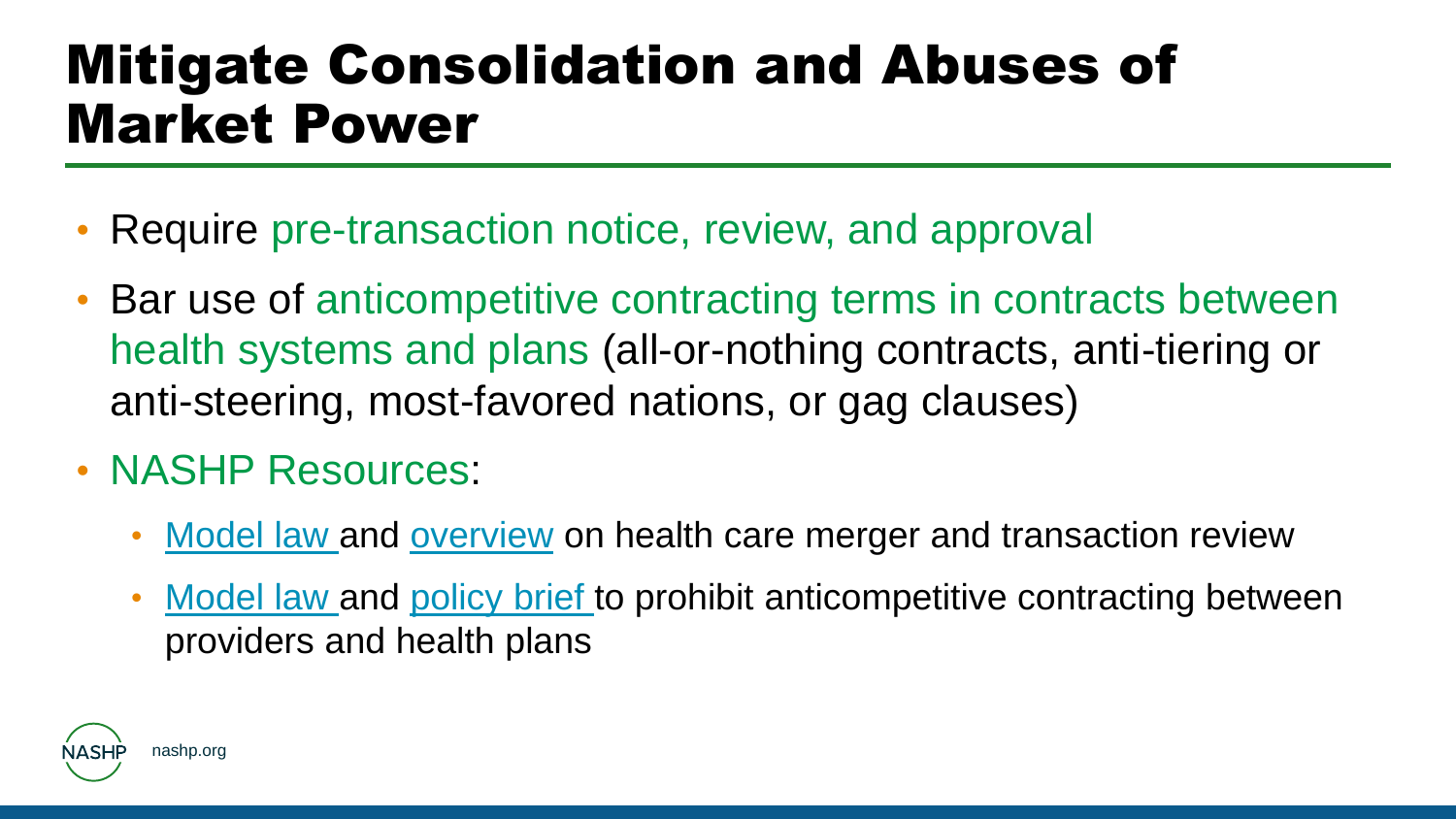# Oversee Hospital Cost Growth

- Implement a health care cost growth benchmark
- A cost-containment strategy that limits how much a state's health care spending can grow each year. Pioneered by Massachusetts in 2012, states have added quality and outcome measures and have expanded to non-hospital settings
- NASHP Resource:
	- [Overview of states' cost growth benchmark programs](https://www.nashp.org/how-states-use-cost-growth-benchmark-programs-to-contain-health-care-costs/)

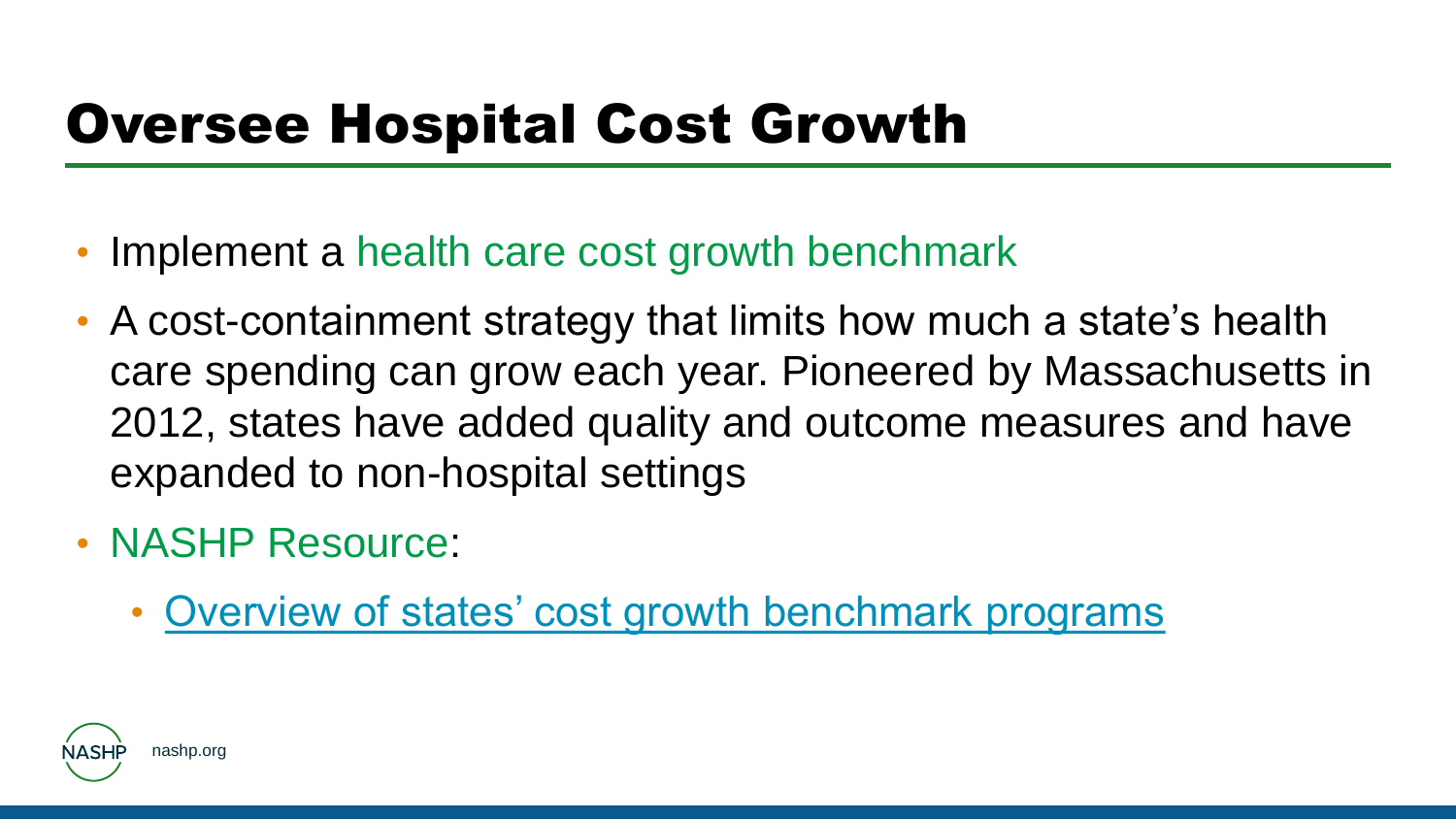# Limit Hospital Rates

- Use health insurance rate review authority to implement health care affordability standards
	- NASHP [Toolkit](https://www.nashp.org/nashp-toolkit-for-assessing-and-enacting-health-insurance-rate-review-authority-to-control-health-care-costs/), including model law and regulations
- Limit outpatient facility fees that result from vertical consolidation
	- NASHP resource: [Model law to prohibit unwarranted outpatient facility fees](https://www.nashp.org/nashp-model-state-legislation-to-prohibit-unwarranted-facility-fees/)
- Establish maximum payment limits for out of network services
	- NASHP working on a model policy now available soon

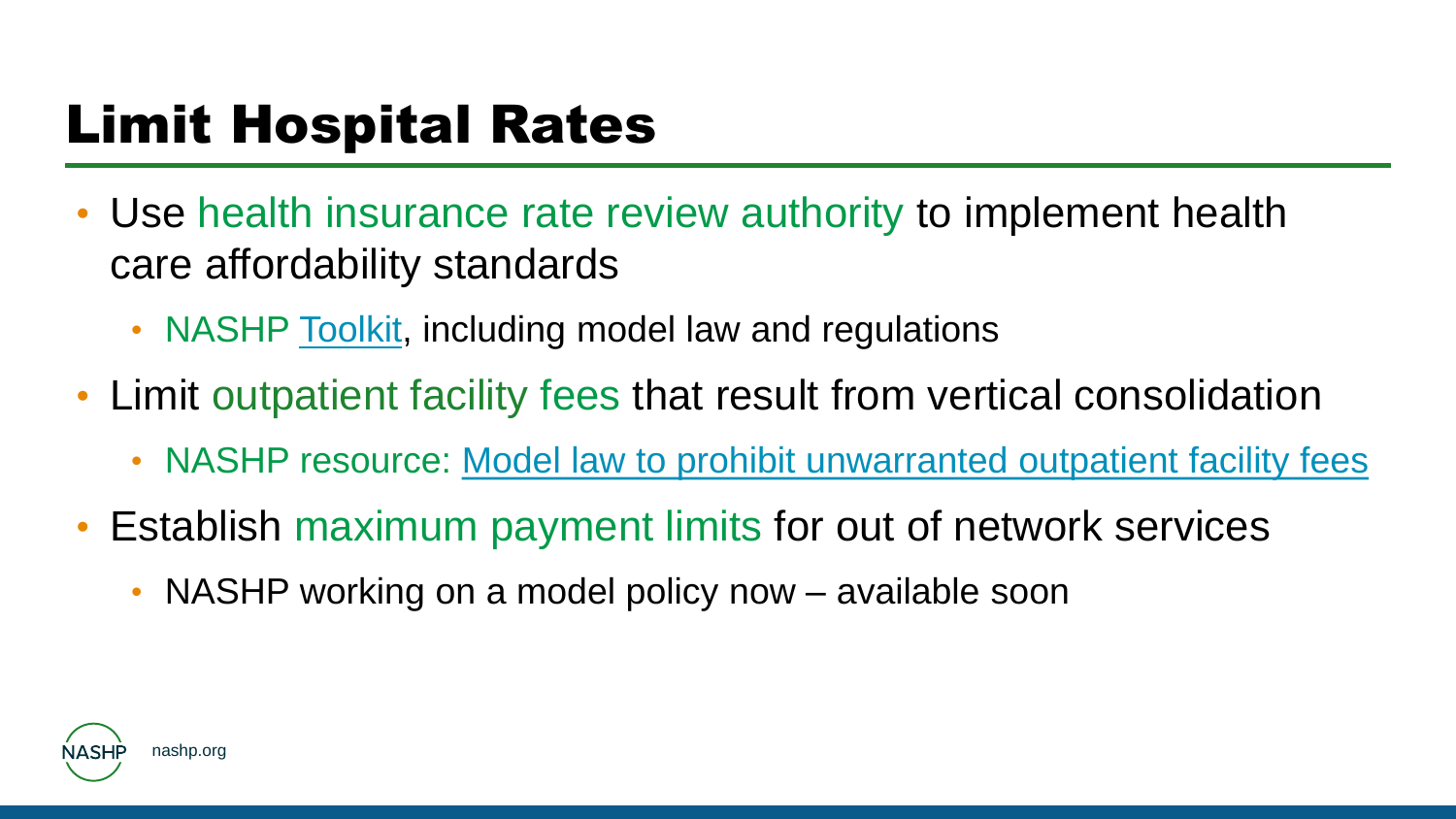# Limit Hospital Rates Continued

- Pursue a public option
	- WA implemented Cascade Care; NV enacted law to establish a public option
	- CO similar approach mandates reduction in spend or standard plans
	- NASHP [chart](https://www.nashp.org/overview-of-states-hospital-reference-based-pricing-to-medicare-initiatives/) including overview of cost-containment in state public options
- All-payer/multi-payer models reduce admin complexity, gain efficiency
	- Increase purchasing power by aligning efforts across public and private plans
- Global budgets MD model +

nashp.org

• Goal = population-based payment model focused on health outcomes; not FFS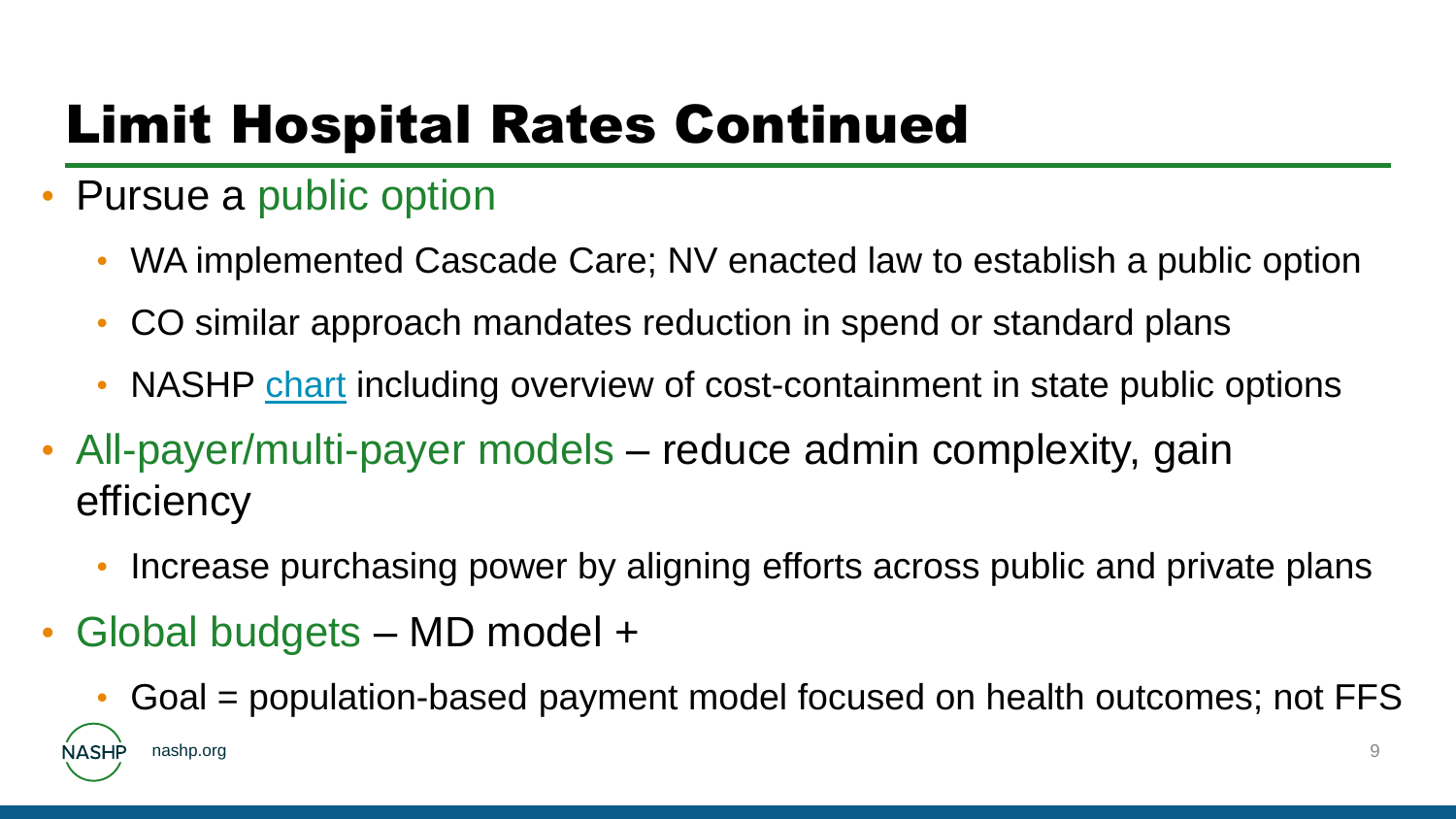#### Infrastructure Needed for All Strategies

• What agency or office will...

nashp.org

- Analyze data to understand and identify trends?
- Provide oversight to ensure data analytics, federal and state laws are considered/leveraged in policy development and implementation?
- Responsibly enforce laws and policies intended to contain costs?

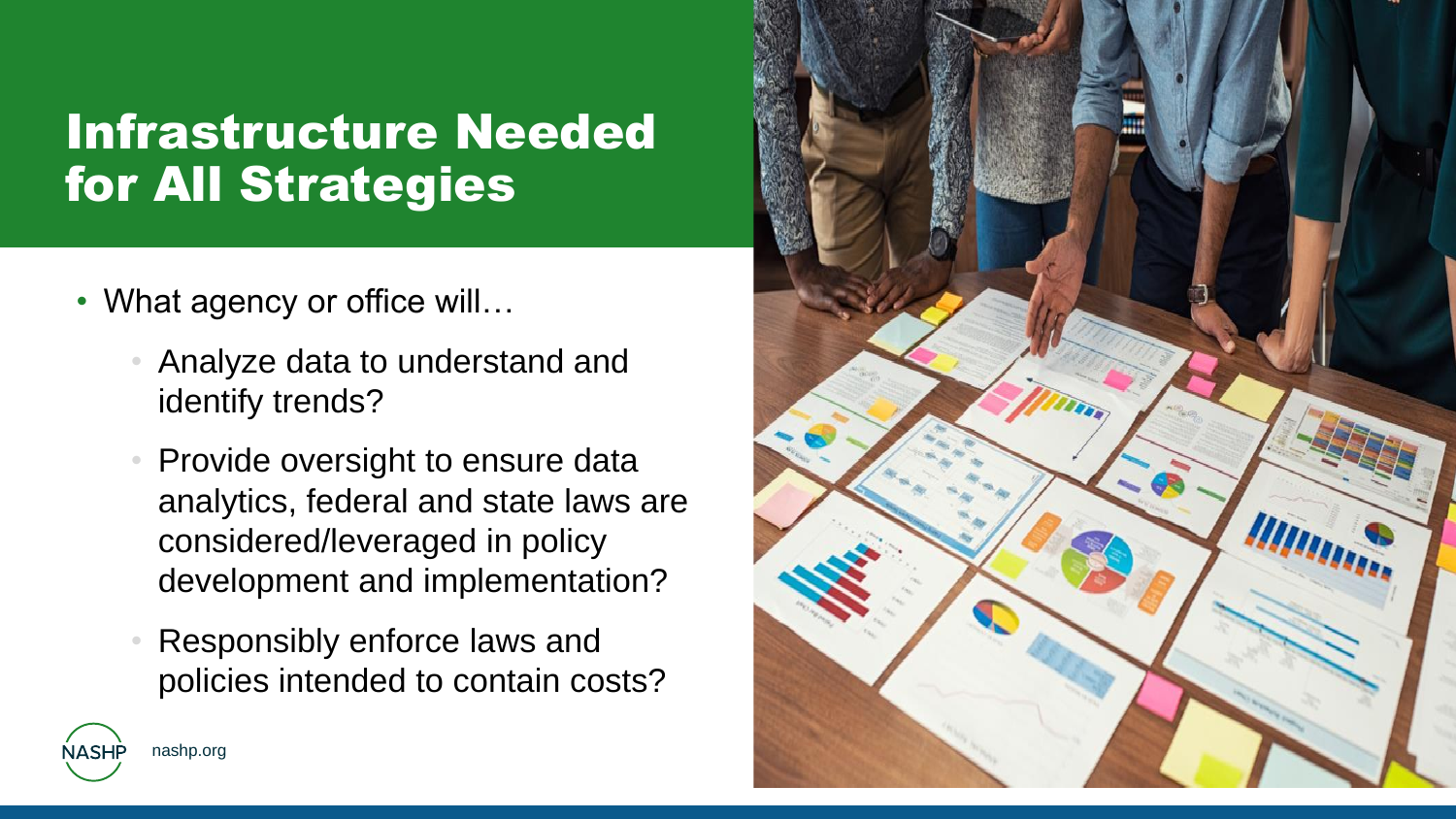### State options to bolster health cost oversight

- Enhance authority and invest in existing office/agency
	- Insurance Commission/Department
	- Department of Public Health/ Certificate of Need (CON) Program
	- Attorney General's Office
- Establish new office/commission/agency/program
	- Central program for data analytics APCD
	- Central health policy/reform office dedicated professional workforce focused on health costs – to include to work with data analytics experts
- Establish funding mechanism using fees from stakeholders